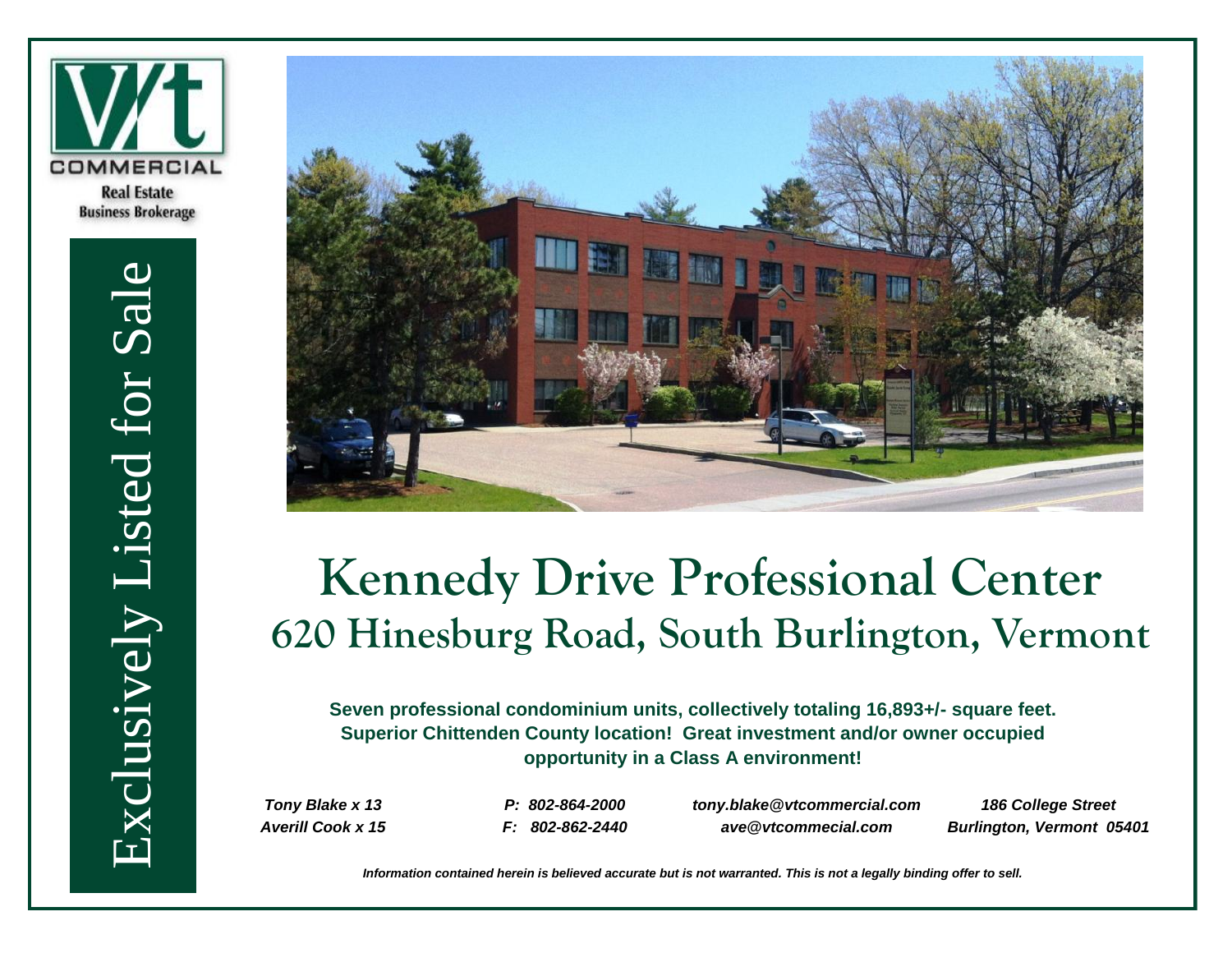# **Property Description Summary:**

| <b>Floor Area of Units:</b> | 16,893+/- sf total (see breakdown)                                     |  |  |
|-----------------------------|------------------------------------------------------------------------|--|--|
| <b>Gross Building Area:</b> | 20,180+/- sf including non-owned<br>units                              |  |  |
| Site:                       | 1.44 common acres                                                      |  |  |
| <b>Frontage:</b>            | 375.27' on Hinesburg Road<br>138.23' on Kennedy Drive                  |  |  |
| Access:                     | Curb cut on Hinesburg Road                                             |  |  |
| <b>Year Built:</b>          | 1988                                                                   |  |  |
| <b>Foundation:</b>          | Full slab on frost wall with a 20' x<br>22' basement area in SE corner |  |  |
| Frame:                      | Masonry (brick)                                                        |  |  |
| <b>Exterior Walls:</b>      | <b>Brick</b>                                                           |  |  |
| <b>Windows:</b>             | Aluminum frame sliders                                                 |  |  |
| <b>Roof Cover:</b>          | Flat rubber membrane                                                   |  |  |
| <b>Heating:</b>             | Natural gas hot air                                                    |  |  |
| <b>Electrical:</b>          | 600 volt Three phase                                                   |  |  |
| <b>Services:</b>            | Municipal water & sewer<br>Phone, electric, & natural gas              |  |  |
| Parking:                    | Paved for 73 vehicles                                                  |  |  |
| Zoning:                     | <b>Residential 7-Neighborhood</b><br>Commercial (R7-NC)                |  |  |



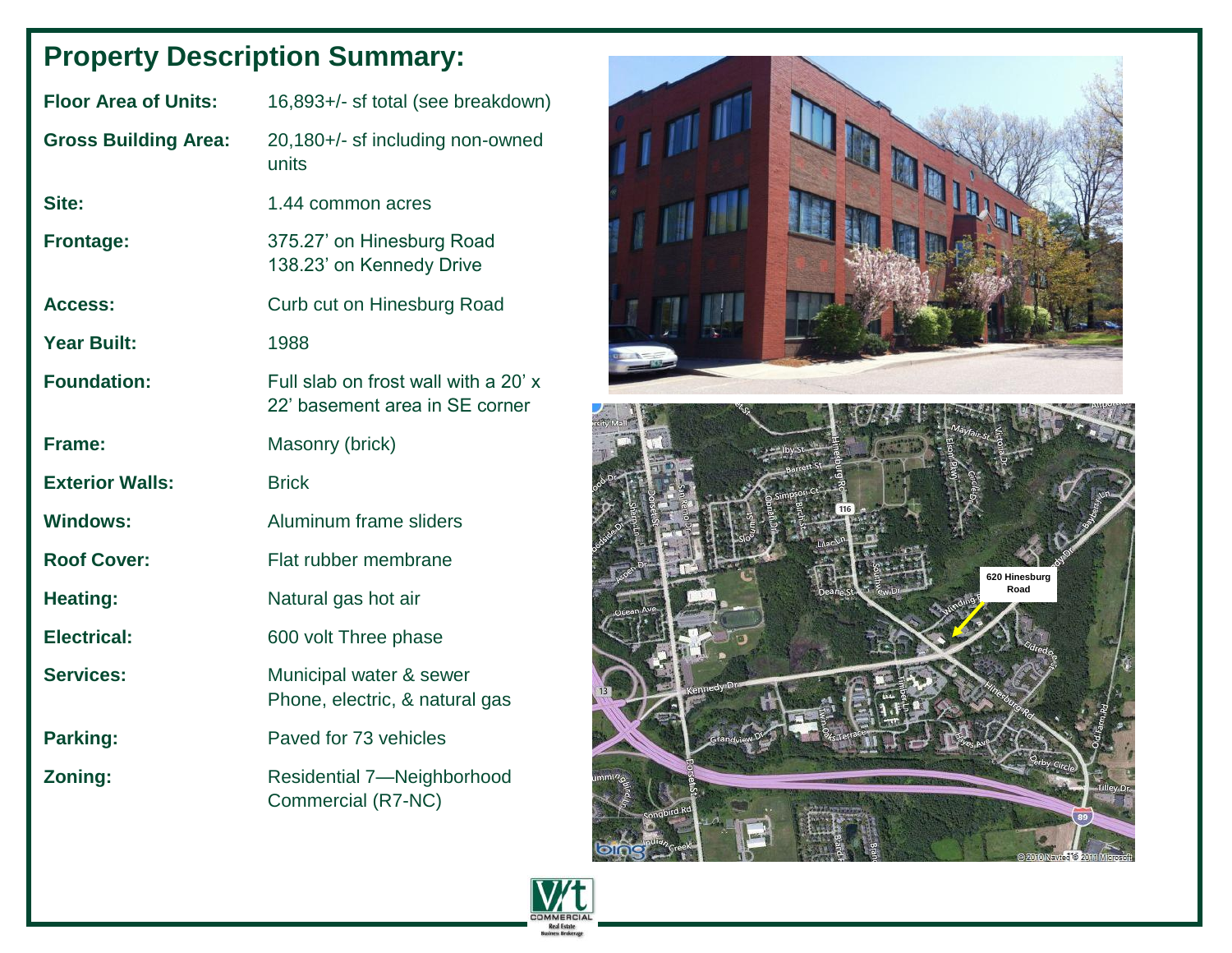# **Unit Summary:**

| <b>Unit &amp; Floor:</b> | <b>Net SF:</b>  | <b>Gross SF:</b> | Assessment (@ 96.23%):    | <b>Property Taxes:</b> |
|--------------------------|-----------------|------------------|---------------------------|------------------------|
| 1A, 1st floor            | 2,501           | 2,991            | \$344,400                 | \$6,186.81             |
| 1B, 1st floor            | 2,957           | 3,536            | $\mathcal{L}$<br>403,600  | \$7,250.25             |
| 2A, 2nd floor            | 1,080           | 1,292            | $\mathbb{S}$<br>150,500   | \$2,703.57             |
| 2A-1, 2nd floor          | 1,191           | 1,424            | $\mathfrak{S}$<br>167,600 | \$3,010.77             |
| 2B, 2nd floor            | 3,455           | 4,133            | $\mathbb{S}$<br>474,700   | \$8,527.50             |
| 3C, 3rd floor            | 1,861           | 2,226            | \$259,300                 | \$4,658.07             |
| 3D, 3rd floor            | 1,079           | 1,291            | \$147,200                 | \$2,644.29             |
|                          | $14,124 +/-$ sf | $16,893 +/-$ sf  | \$1,947,300               | \$34,981.26            |

Unit 1B is leased to Vermont Open MRI, LLC through July 31, 2012 with one five-year option to renew. Current rent is \$10.61/sf NNN, with an increase to \$12.54/sf NNN during the renewal. The balance of the units are vacant.

## **Zoning Summary:**

- Permitted Uses: Community center, hospice, personal instruction facility, child care, convenience store, financial institution, general office, medical office, personal or business service, pet grooming, retail food
- **Conditional Uses:** Congregate care, assisted living, funeral homes, place of worship, social services, medical/dental/optical clinic, indoor recreation , restaurant, service station

Current use is in compliance and conformance with municipal regulations.

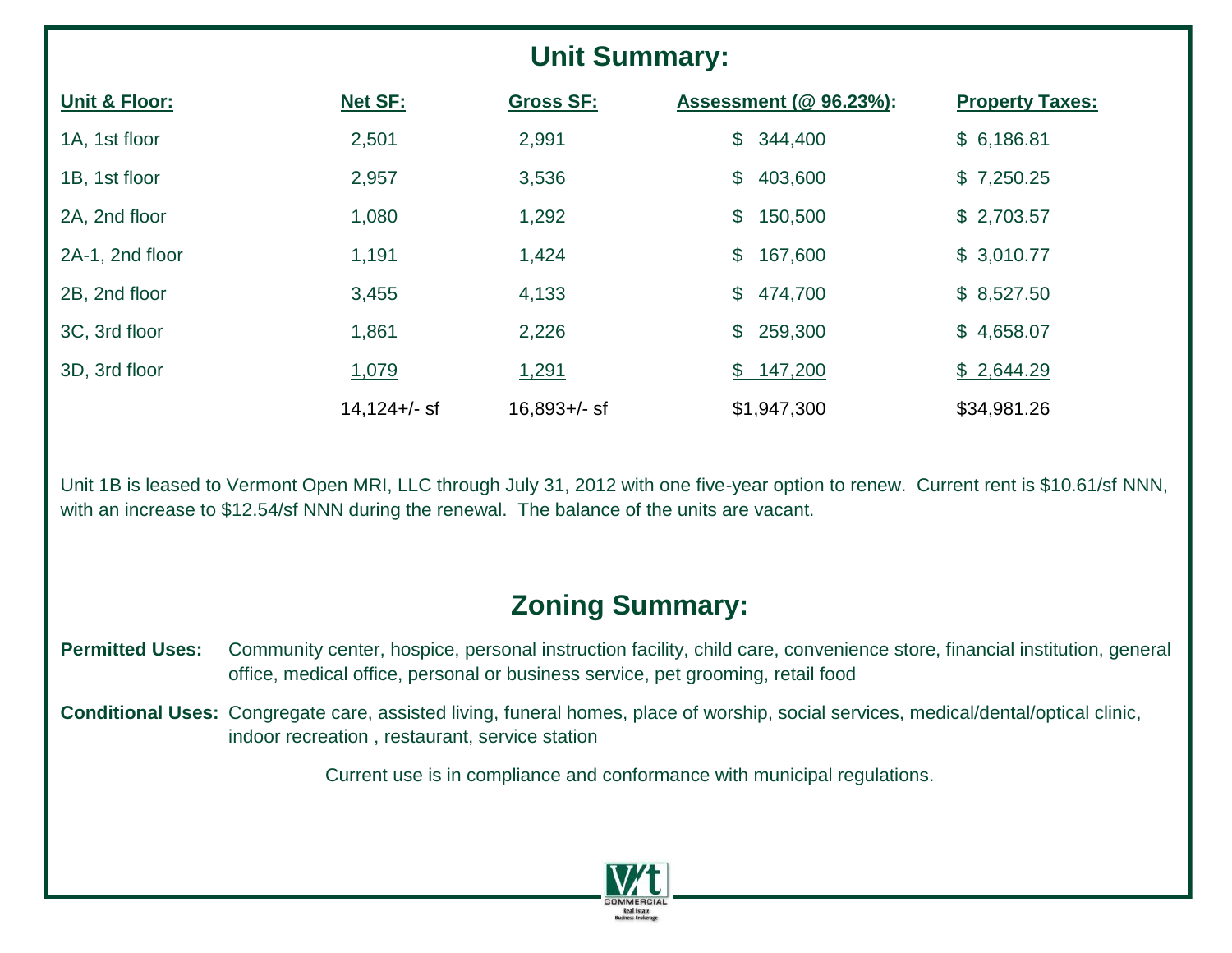### **Unit Plans (specific floor plans are available)**

.



**FIRST FLOOR** 

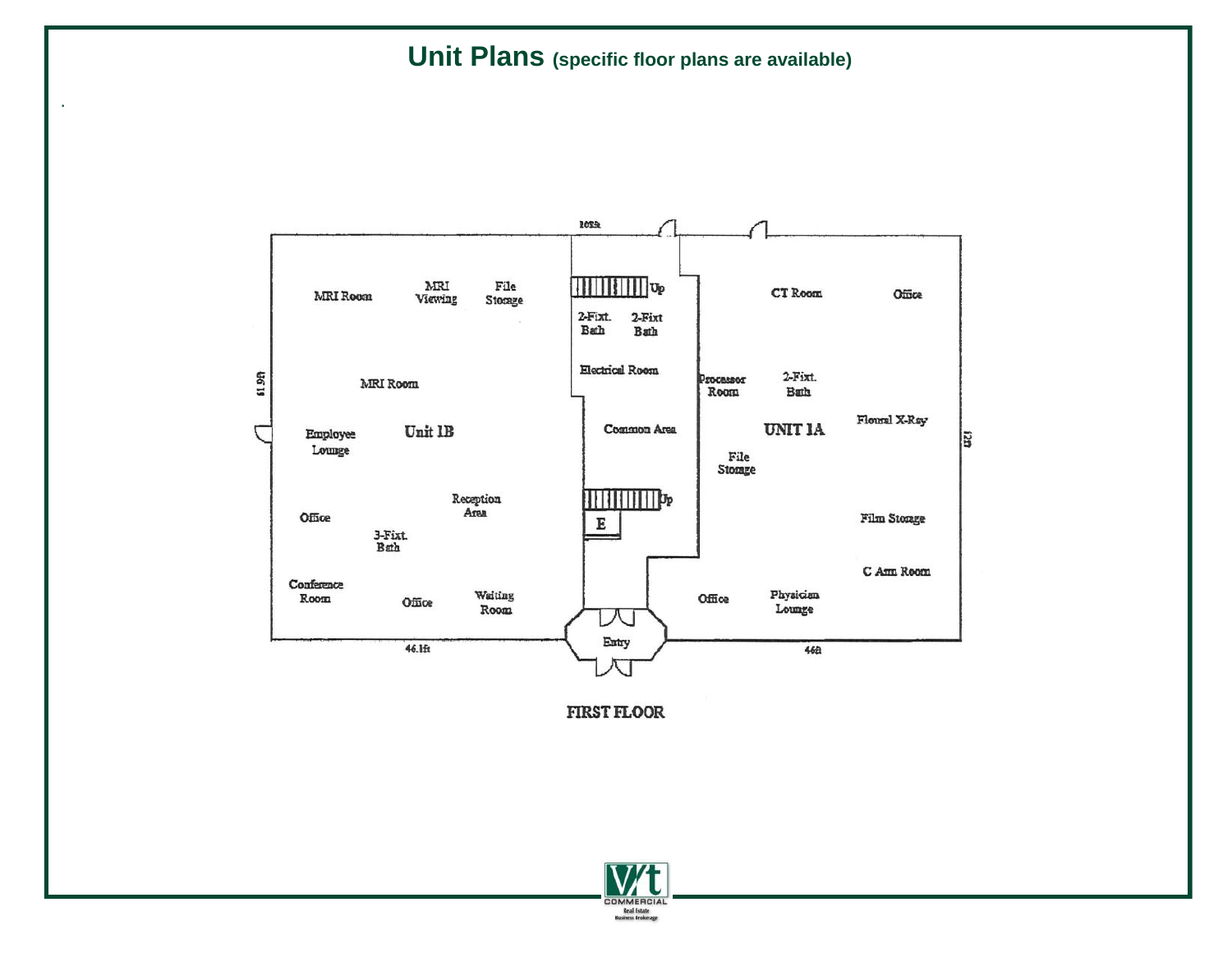